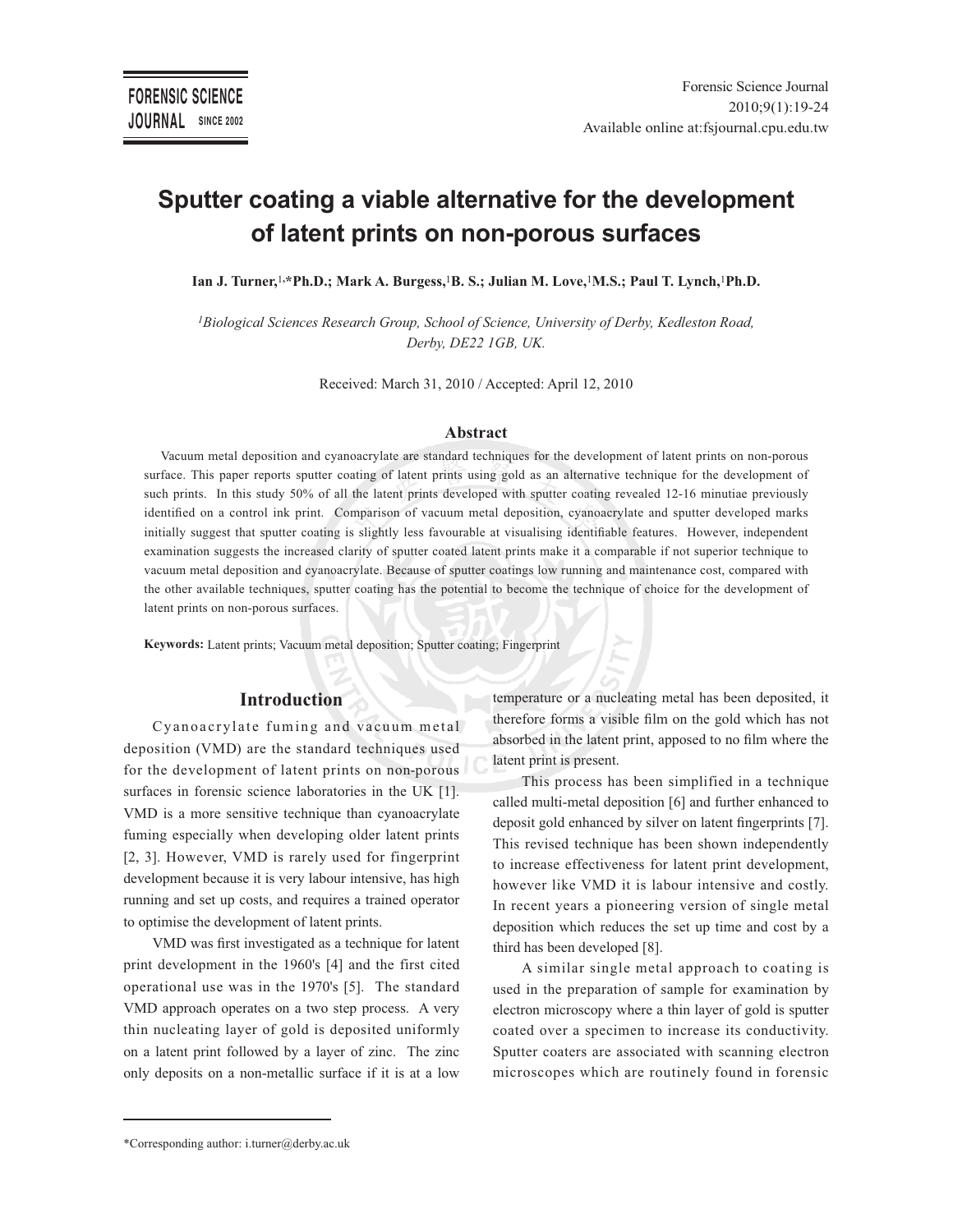science laboratories. Sputter coaters do not require specialised operators and are substantially cheaper to operate and maintain than VMD.

A process known as direct current (DC) metal sputtering had been previously investigated for its potential for the development of latent prints. The use of DC metal sputtering with copper, zinc, platinum or gold with platinum to aid the development latent prints on polythene surfaces showed that DC platinum sputtering developed prints to a higher sensitivity that cyanoacrylate fuming on aged fingerprint deposits [9].

DC sputter coating was not presented as an alternative to VMD neither has it been widely adopted by forensic science laboratories [9]. Therefore in this report the use of a sputter coater as a viable alternative to cyanoacrylate fuming and VMD for the analysis of latent prints is examined.

## **Materials and methods**

Sputter coating of latent prints was carried out using an Emitech K550X sputter coater, designed to deposit 1.66g/m carbon fibre with a diameter of 2.5mm. With a Emitech 60mm foil target with a purity estimate of 99.99% at a vacuum of 3x10-4 mBar. Based on preliminary experiments a concentration of 60mm of carbon and 50 mA of gold was used to sputter coat latent prints for all the experiments reported here.

Ten sets of latent prints (index, middle, ring and little) were collected and deposited onto clean sterile glass microscope slides. Latent prints were not preloaded but were deposited by a standard rolling technique. After development latent prints were classified by counting the number of minutiae visible, from 16 identified at random on a control ink print.

Fingers were compared by categorising them into set groups using an adaptation of a method described by Masters & DeHaan 1996 used for analysing cyanoacrylate and VMD developed latent prints [2]. The original method had two groups, those containing 1-7 identifiable features, and those containing 8 or above. However, this method only looked for a maximum of 8+ features so the categories have been adapted to 0-3, 4-7, 8-11 and 12-16 features identifiable for the purpose of this study.

In addition single latent prints were deposited on polyvinyl chloride acetate (PVCA), polythene surfaces, and immersed in distilled water for seven days prior to development. The set of prints were developed using cyanoacrylate for comparison, using a standard method described elsewhere [2].

# **Results**

Finger marks developed by sputter coating on a glass substrate (Figure 1) show a good level of detail. Both 1<sup>st</sup> (overall pattern shape) and 2nd level (minutiae) features are clearly identifiable in all prints and 3rd level detail (pore position) was present in some but not all prints.

The data in Table 1 indicates that half the sputter



**Fig.1** Representative sputter coated latent prints on a glass surface a) and b): Latent prints showing 1st and 2nd level detail. c) and d): close up views of developed latent prints showing 2nd and 3rd level detail.

coated developed latent prints (from an average of all fingers) are in the upper most classification category of 12-16 identifiable minutiae while 77% have at least 8 identifiable features, enough features to potentially make a positive identification. At least 90% of the latent prints developed have at least 4 identifiable features, enough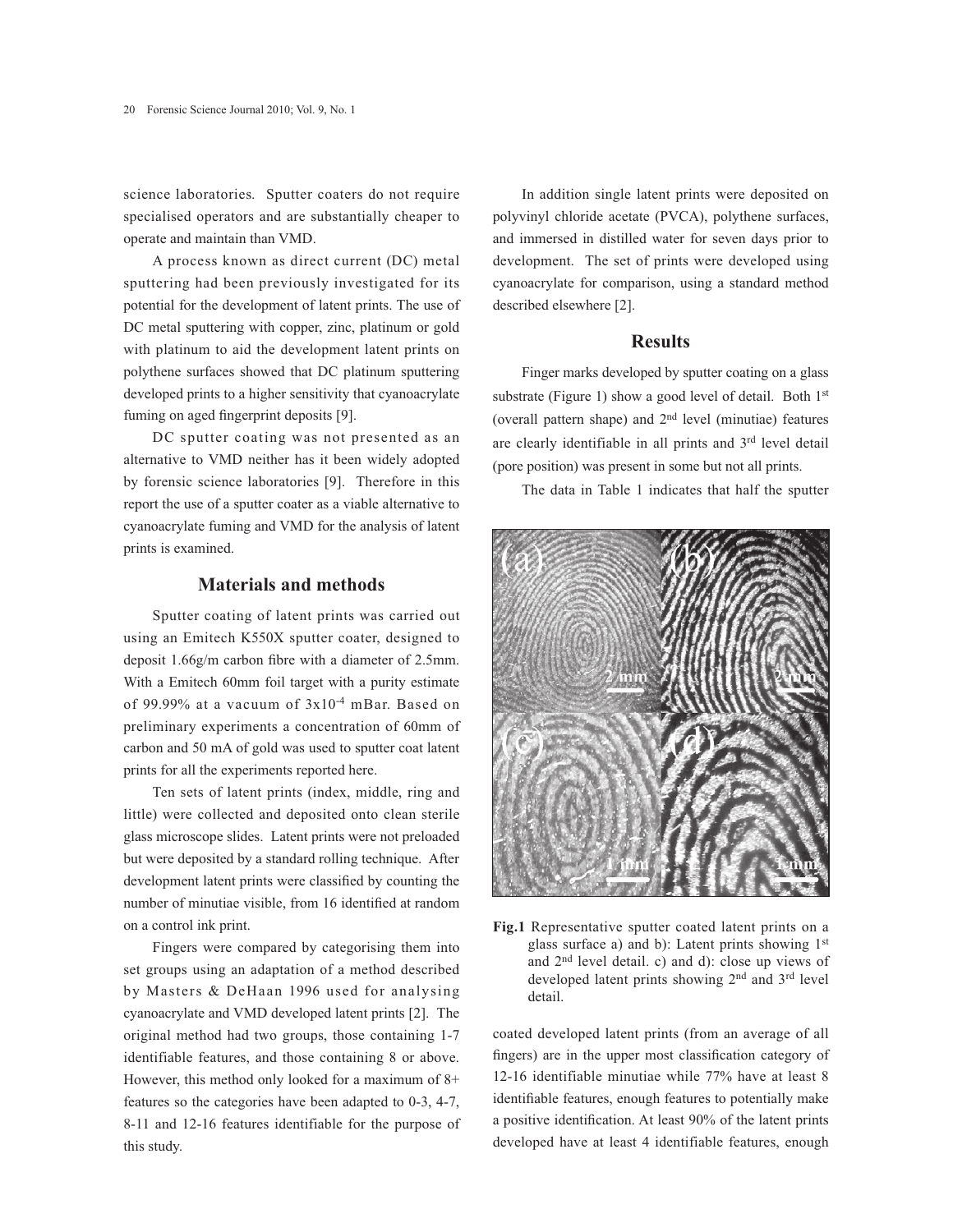| <b>Identifiable Featuresl</b> | <b>Index</b> | <b>Middle</b> | <b>Ring</b> | Little | Average |
|-------------------------------|--------------|---------------|-------------|--------|---------|
| $0 - 3$                       | 10%          | $0\%$         | $0\%$       | 20%    | $7.5\%$ |
| $4 - 7$                       | 40%          | 10%           | 10%         | 40%    | 25%     |
| $8 - 11$                      | 10%          | 20%           | 10%         | 30%    | 17.5%   |
| $12 - 16$                     | 40%          | 70%           | 80%         | 10%    | 50%     |

**Table 1.** The percentage distribution of identifiable minutiae on latent prints from different fingers developed by sputter coating on a glass substrate.

**Table 2.** The percentage distribution of the identifiable features visualised using three techniques on non porous surfaces.

| Identifiable features | <b>VMD</b> | Cyanoacrylate | <b>Sputter Coating</b> |
|-----------------------|------------|---------------|------------------------|
| $\theta$              | $4.8\%$    | $0\%$         | 0%                     |
| $1 - 7$               | $9.5\%$    | $14.3\%$      | 32.5%                  |
| $8+$                  | 85.7%      | 85.5%         | 67.5%                  |

to provide useful information to a forensic examiner. There are noticeable differences in the percentage of 12- 16 identifiable features between fingers, the middle and ring fingers have a higher percentage ( $\geq 70\%$ ) than the index and little fingers ( $\leq 40\%$ ). In only 3 prints of the 40 examined were no identifiable features located.

To allow comparison(see Table 2)., data previously published by Masters & DeHaan in1996 developing latent marks on glass with VMD and cyanoacrylate was compared with date from sputter coating on the same surface [2].

It can be seen using this classification scheme that VMD and cyanoacrylate fuming are both comparable, allowing visualisation of at least eight minutiae in 85% of developments. Sputter coating by comparison shows 8+ features on 67.5% of prints, but eight features is enough to make a positive identification. When developing latent prints with VMD approximately 5%

of the time it failed to develop any identifiable features, whereas cyanoacrylate fuming and sputter coating always developed at least one feature. With at least one feature identified some useful information is always generated from sputter coating of latent marks [2].

Latent prints were developed on two alternative surfaces, a black Polythene bin bag and a PVCA credit card (Figure 2). Both surfaces reveal latent prints that show comparable detail to that visualised on glass. Latent marks (on glass) immersed in water for seven day were also developed by sputter coating, for comparison an identical print was developed using cyanoacrylate fuming. A comparison of the cyanoacrylate and sputter coated prints show similar levels of detail between the two types of prints (Figure 3). Prints were independently examined by Derbyshire Constabulary Scientific Support, UK who confirmed sputter coated prints reveal more detail at higher degree of clarity than cyanoacrylate fuming [10].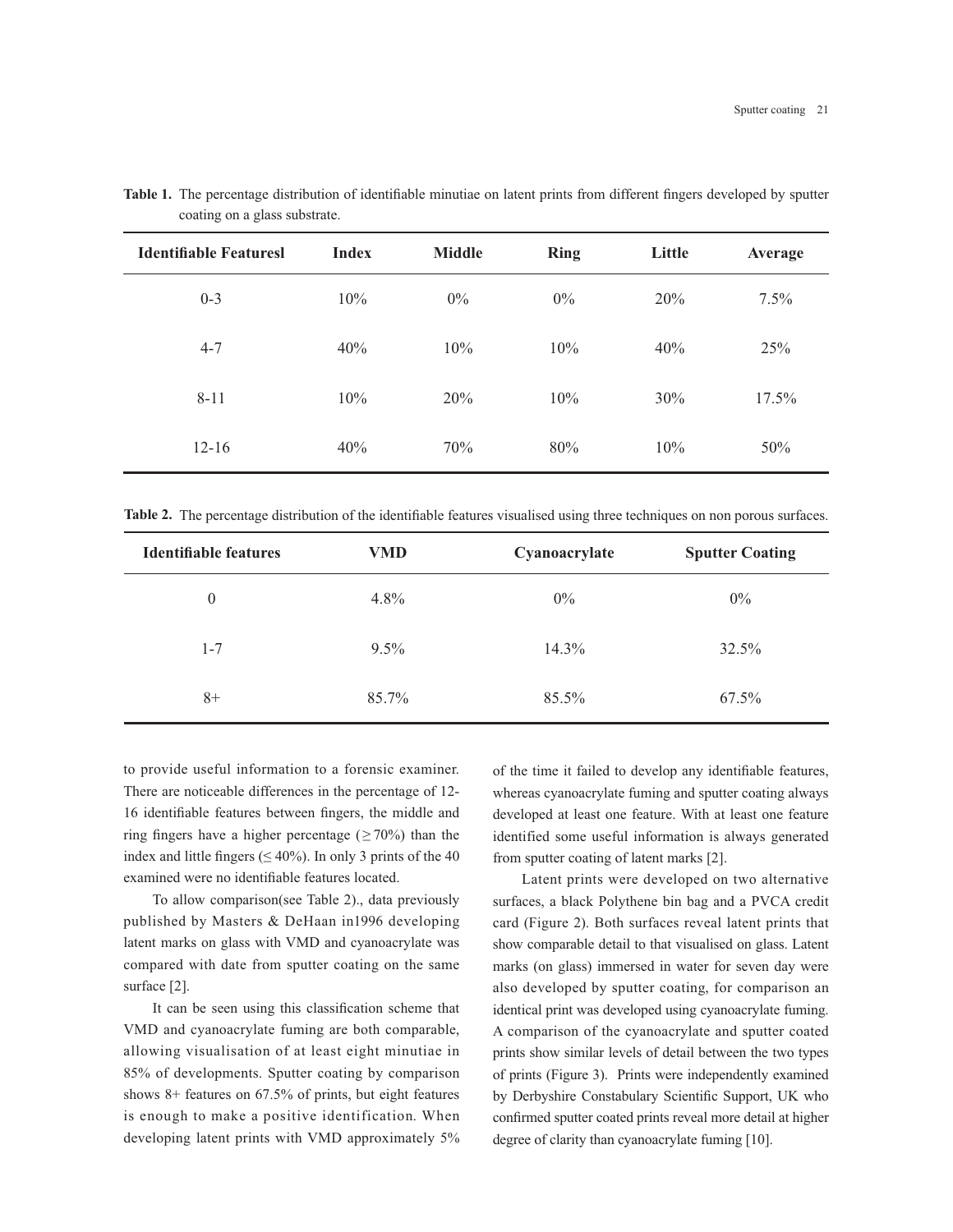

**Fig.2** Sputter coated latent prints developed on a) PVCA credit card b) Polythene bin bag. Both prints reveal 1st and 2nd level detail.



**Fig.3** Identical latent prints developed with a) sputter coating and b) cyanoacrylate fuming. Both prints reveal 1st, 2nd and 3rd level detail.

## **Discussion**

Sputter coating is a technique in its infancy as a latent mark development tool. This report shows it to be a viable technique on a broad range of nonporous substrates; including glass (Figure 1) polythene and PVCA (Figure 2) and wet non-porous substrates (Figure 3). VMD and cyanoacrylate have previously been shown to be able to develop prints on all these

surfaces [2,3 &11]. Sputter coating developed on the range of substrates have been judged by professionals at Derbyshire Constabulary Scientific Support to be as good as prints by standard non-porous development techniques such as cyanoacrylate [10]. Prints developed on glass show 1st and 2nd level detail and in some instance 3rd level detail. Presence of 3rd level detail though obscured in some prints could be enhanced by further research and development of the sputter coating process.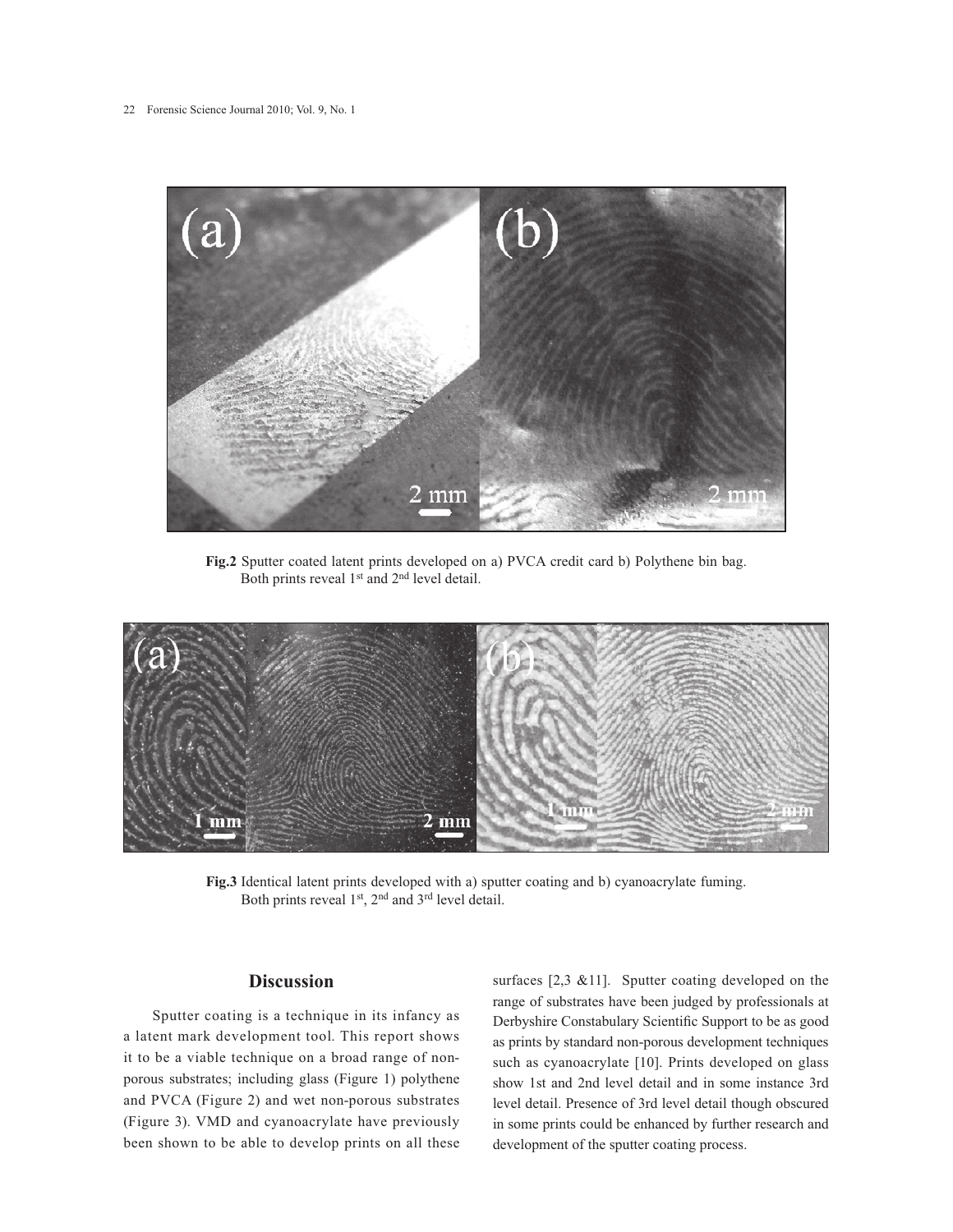Finger variation occurred with the development of prints on glass by sputter coating (Table 1). This variation could be caused by variations in pressure when depositing the latent print or fingerprint 'slippage' when depositing latent marks on a smooth surface. The aggregates of gold depositing on the surface could also cause some variation [12]. In VMD gold initially forms new aggregates leading to aggregate density increasing significantly. As new aggregates reach a certain size no new aggregates form but the old existing ones appear to increase in size. These increasing sized aggregates could result in no new zinc being deposited as they no longer act as nucleation sites for zinc. The size of gold aggregates has been shown to be critical (in VMD) for development of latent marks and further refinement of the methodology could reduce this phenomenon in sputter coating of latent marks [12-14].

Although no direct comparison has been reported between VMD and sputter coating in their ability to develop latent print, a comparison of these techniques and cyanoacrylate using data previously published can be made. This analysis suggests that both VMD and cyanoacrylate are better at visualising a high number of minutiae that would be required for identification. Although this comparison may initially show sputter coating to be an inferior technique it develops at least 4 features 90% of developments and always allowed the visualisation of at least one feature, which did not occur with VMD prints.

Sputter coating may reveal fewer features, but the latent prints were judged to have a good level of clarity by experts in the field [10]. VMD and cyanoacrylate prints despite having a high percentage of 8+ features were only classed as having distinct clarity (as appose to useful clarity) in 23% and 14% of cases respectively [2]. The results suggests that although all features (out of 16) were not always visible in sputter coating, the prints were of an overall better quality and could reveal more feature outside the 16 selected for this study.

The difference observed in the quality of the prints could be explained in a number of different ways including; the number of print donors in the two studies which was multiple in the case of VMD and cyanoacrylate and single in sputter coated developed prints. The age of prints could also account for some difference, it was varied in VMD and cyanoacrylate and

one age in sputter coated developed prints. Both these factors have previously been shown to have an effect on the number of minutiae visualised and the clarity of prints [15].

## **Conclusions**

The technique of sputter coating described here may offer a realistic alternative to the time consuming and costly process of VMD. Initially sputter coating appears to visualise less features than VMD and cyanoacrylate fuming. However, photographs and expert testimony have suggested that clarity is improved [10]. Considering the length of time that cyanoacrylate and VMD have been practised and developed in forensic laboratories the potential of sputter coating is very exciting for fingerprint development in the future.

#### **Acknowledgments**

The authors would like to thank Derbyshire Constabulary Scientific Support for help with the project, K.Stow and N.Mitchell for guidance, G.Souch for their help with data collection and Y.T.A Turner for proof reading.

#### **References**

- 1. Fingerprint Development Handbook, Home Office Scientific Development Branch, 2005, 2nd Edition, Heanor, Derbyshire, UK, Heanor Gate Printing Limited.
- 2. Masters N, DeHaan J. Vacuum metal deposition (VMD) and cyanoacrylate detection of older latent prints, J Forensic Ident 1996; 46(1):32-45.
- 3. Misner AH. Latent Fingerprint detection on low density polyethylene comparing vacuum metal deposition to cyanoacrylate fuming and Fluorescence. J Forensic Ident 1992; 42(1):26-33.
- 4. Theys P, Turgis Y, Lepareux A, Chevet G, Ceccaldi PF. New technique for bringing out latent Fngerprints on paper: vacuum metallization. Int Criminal Police Rev 1968; 217:106-8.
- 5. Kent T, Thomas GL, Reynoldson TE, East HW. A vacuum coating technique for the development of latent fingerprints on polythene. J Forensic Sci Soc 1976; 16:93–100.
- 6. Saunders G. Multimetal deposition techniques for latent fingerprint development, Paper Presented